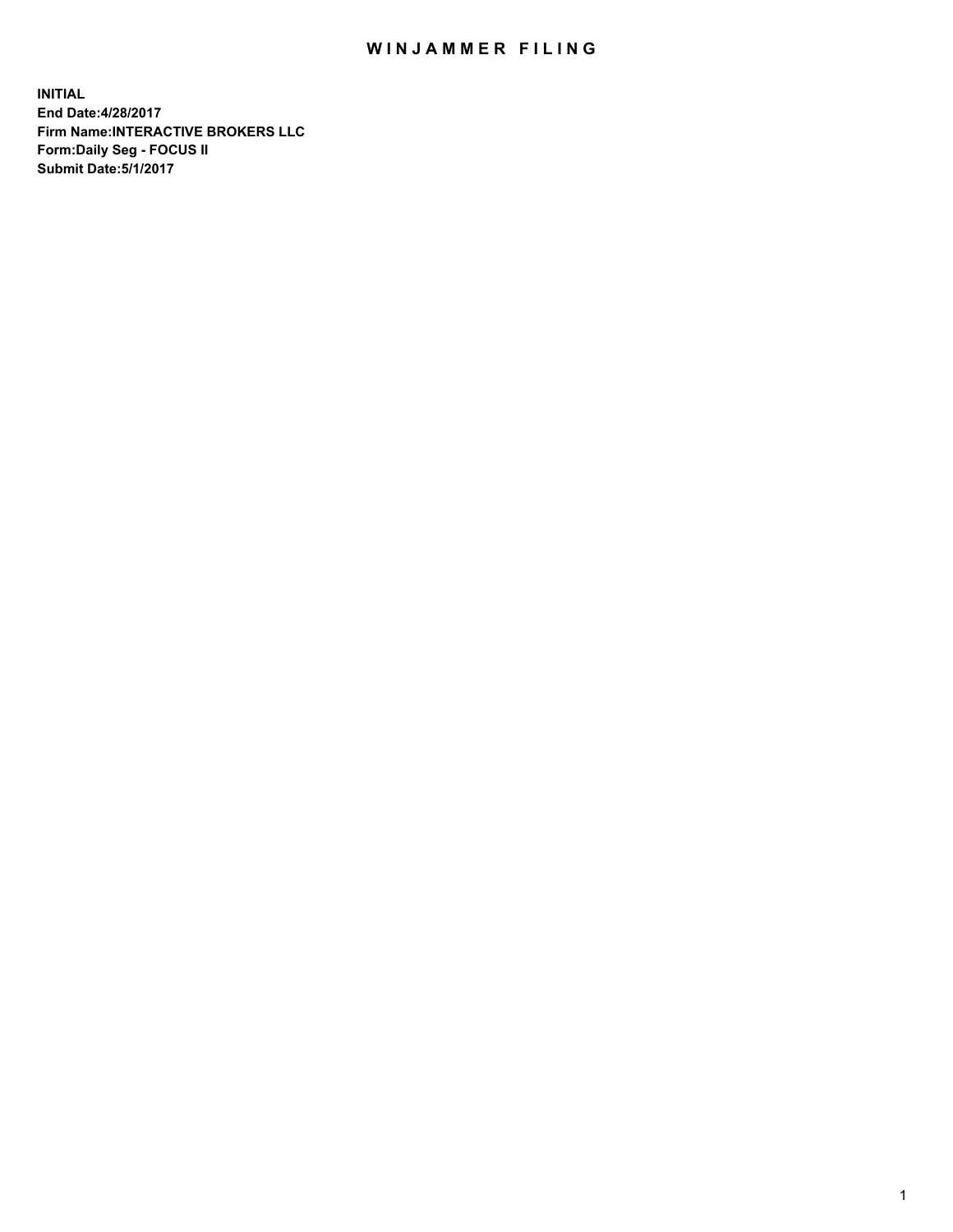## **INITIAL End Date:4/28/2017 Firm Name:INTERACTIVE BROKERS LLC Form:Daily Seg - FOCUS II Submit Date:5/1/2017 Daily Segregation - Cover Page**

| Name of Company<br><b>Contact Name</b><br><b>Contact Phone Number</b><br><b>Contact Email Address</b>                                                                                                                                                                                                                          | <b>INTERACTIVE BROKERS LLC</b><br><b>James Menicucci</b><br>203-618-8085<br>jmenicucci@interactivebrokers.c<br>om |
|--------------------------------------------------------------------------------------------------------------------------------------------------------------------------------------------------------------------------------------------------------------------------------------------------------------------------------|-------------------------------------------------------------------------------------------------------------------|
| FCM's Customer Segregated Funds Residual Interest Target (choose one):<br>a. Minimum dollar amount: ; or<br>b. Minimum percentage of customer segregated funds required:%; or<br>c. Dollar amount range between: and; or<br>d. Percentage range of customer segregated funds required between:% and%.                          | $\overline{\mathbf{0}}$<br>0<br>155,000,000 245,000,000<br>0 <sub>0</sub>                                         |
| FCM's Customer Secured Amount Funds Residual Interest Target (choose one):<br>a. Minimum dollar amount: ; or<br>b. Minimum percentage of customer secured funds required:%; or<br>c. Dollar amount range between: and; or<br>d. Percentage range of customer secured funds required between: % and %.                          | $\overline{\mathbf{0}}$<br>0<br>80,000,000 120,000,000<br>0 <sub>0</sub>                                          |
| FCM's Cleared Swaps Customer Collateral Residual Interest Target (choose one):<br>a. Minimum dollar amount: ; or<br>b. Minimum percentage of cleared swaps customer collateral required:% ; or<br>c. Dollar amount range between: and; or<br>d. Percentage range of cleared swaps customer collateral required between:% and%. | $\overline{\mathbf{0}}$<br>$\overline{\mathbf{0}}$<br>0 <sub>0</sub><br><u>00</u>                                 |

Attach supporting documents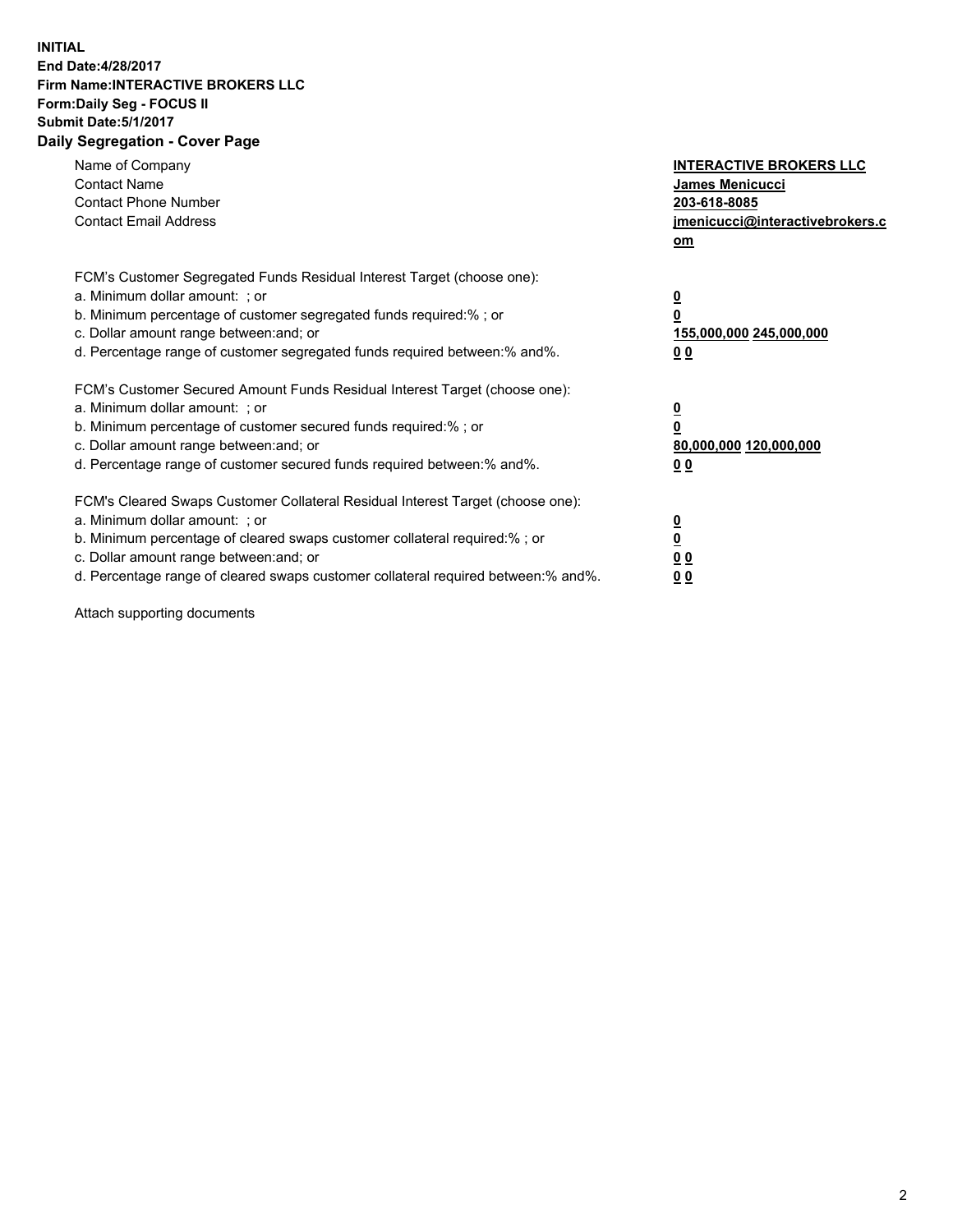**INITIAL End Date:4/28/2017 Firm Name:INTERACTIVE BROKERS LLC Form:Daily Seg - FOCUS II Submit Date:5/1/2017 Daily Segregation - Secured Amounts**

## Foreign Futures and Foreign Options Secured Amounts Amount required to be set aside pursuant to law, rule or regulation of a foreign government or a rule of a self-regulatory organization authorized thereunder **0** [7305] 1. Net ledger balance - Foreign Futures and Foreign Option Trading - All Customers A. Cash **323,636,228** [7315] B. Securities (at market) **0** [7317] 2. Net unrealized profit (loss) in open futures contracts traded on a foreign board of trade **-2,849,854** [7325] 3. Exchange traded options a. Market value of open option contracts purchased on a foreign board of trade **41,068** [7335] b. Market value of open contracts granted (sold) on a foreign board of trade **-26,199** [7337] 4. Net equity (deficit) (add lines 1. 2. and 3.) **320,801,243** [7345] 5. Account liquidating to a deficit and account with a debit balances - gross amount **9,358** [7351] Less: amount offset by customer owned securities **0** [7352] **9,358** [7354] 6. Amount required to be set aside as the secured amount - Net Liquidating Equity Method (add lines 4 and 5) **320,810,601** [7355] 7. Greater of amount required to be set aside pursuant to foreign jurisdiction (above) or line 6. **320,810,601** [7360] FUNDS DEPOSITED IN SEPARATE REGULATION 30.7 ACCOUNTS 1. Cash in banks A. Banks located in the United States **0** [7500] B. Other banks qualified under Regulation 30.7 **0** [7520] **0** [7530] 2. Securities A. In safekeeping with banks located in the United States **381,204,285** [7540] B. In safekeeping with other banks qualified under Regulation 30.7 **0** [7560] **381,204,285** [7570] 3. Equities with registered futures commission merchants A. Cash **0** [7580] B. Securities **0** [7590] C. Unrealized gain (loss) on open futures contracts **0** [7600] D. Value of long option contracts **0** [7610] E. Value of short option contracts **0** [7615] **0** [7620] 4. Amounts held by clearing organizations of foreign boards of trade A. Cash **0** [7640] B. Securities **0** [7650] C. Amount due to (from) clearing organization - daily variation **0** [7660] D. Value of long option contracts **0** [7670] E. Value of short option contracts **0** [7675] **0** [7680] 5. Amounts held by members of foreign boards of trade A. Cash **73,719,202** [7700] B. Securities **0** [7710] C. Unrealized gain (loss) on open futures contracts **-1,942,808** [7720] D. Value of long option contracts **41,068** [7730] E. Value of short option contracts **-26,199** [7735] **71,791,263** [7740] 6. Amounts with other depositories designated by a foreign board of trade **0** [7760] 7. Segregated funds on hand **0** [7765] 8. Total funds in separate section 30.7 accounts **452,995,548** [7770] 9. Excess (deficiency) Set Aside for Secured Amount (subtract line 7 Secured Statement Page 1 from Line 8) **132,184,947** [7380] 10. Management Target Amount for Excess funds in separate section 30.7 accounts **80,000,000** [7780] 11. Excess (deficiency) funds in separate 30.7 accounts over (under) Management Target **52,184,947** [7785]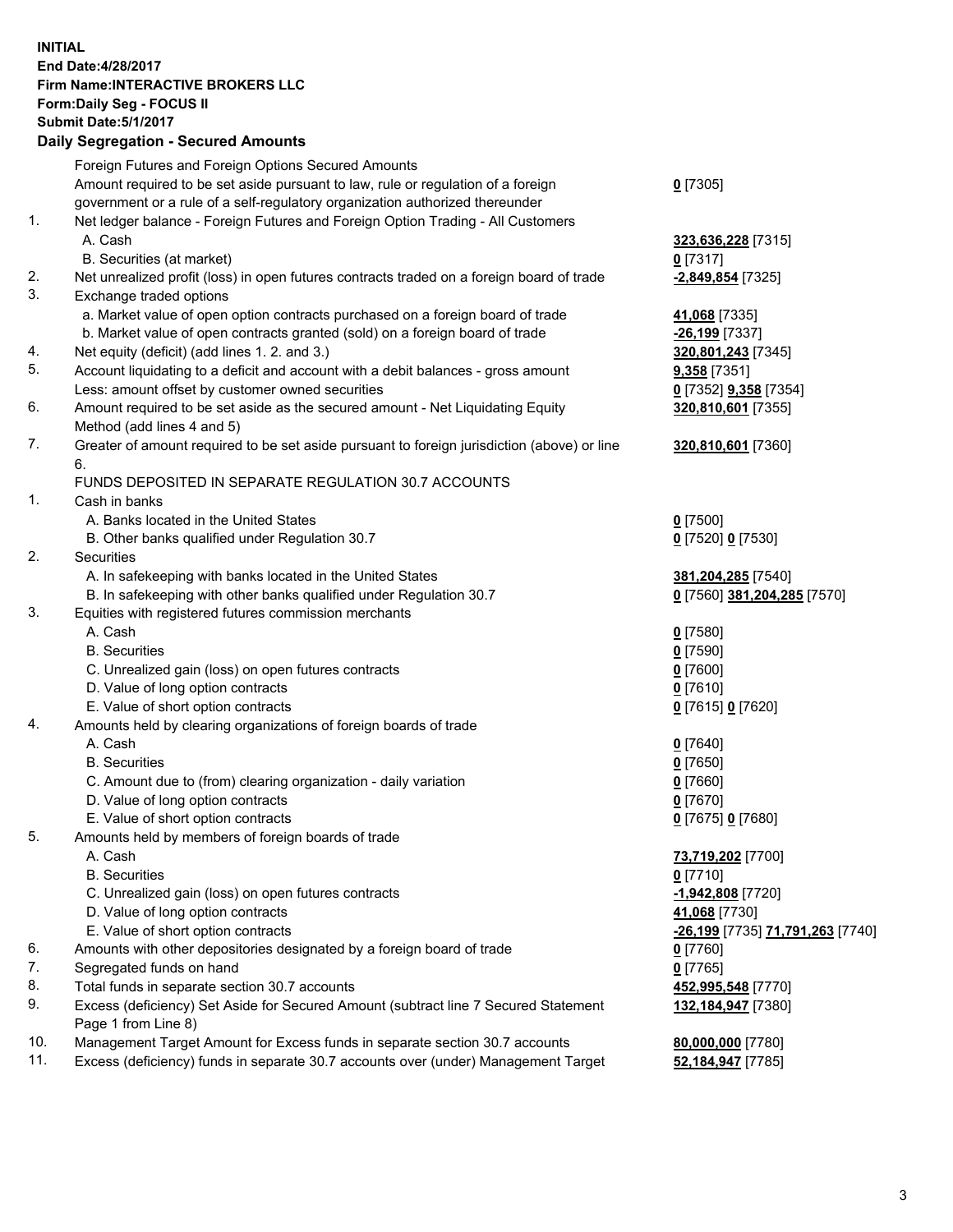**INITIAL End Date:4/28/2017 Firm Name:INTERACTIVE BROKERS LLC Form:Daily Seg - FOCUS II Submit Date:5/1/2017 Daily Segregation - Segregation Statement** SEGREGATION REQUIREMENTS(Section 4d(2) of the CEAct) 1. Net ledger balance A. Cash **3,485,932,625** [7010] B. Securities (at market) **0** [7020] 2. Net unrealized profit (loss) in open futures contracts traded on a contract market **-26,170,360** [7030] 3. Exchange traded options A. Add market value of open option contracts purchased on a contract market **101,386,862** [7032] B. Deduct market value of open option contracts granted (sold) on a contract market **-193,100,765** [7033] 4. Net equity (deficit) (add lines 1, 2 and 3) **3,368,048,362** [7040] 5. Accounts liquidating to a deficit and accounts with debit balances - gross amount **190,362** [7045] Less: amount offset by customer securities **0** [7047] **190,362** [7050] 6. Amount required to be segregated (add lines 4 and 5) **3,368,238,724** [7060] FUNDS IN SEGREGATED ACCOUNTS 7. Deposited in segregated funds bank accounts A. Cash **83,991,633** [7070] B. Securities representing investments of customers' funds (at market) **2,226,895,865** [7080] C. Securities held for particular customers or option customers in lieu of cash (at market) **0** [7090] 8. Margins on deposit with derivatives clearing organizations of contract markets A. Cash **17,937,716** [7100] B. Securities representing investments of customers' funds (at market) **1,328,675,573** [7110] C. Securities held for particular customers or option customers in lieu of cash (at market) **0** [7120] 9. Net settlement from (to) derivatives clearing organizations of contract markets **8,897,349** [7130] 10. Exchange traded options A. Value of open long option contracts **101,379,560** [7132] B. Value of open short option contracts **-193,083,663** [7133] 11. Net equities with other FCMs A. Net liquidating equity **0** [7140] B. Securities representing investments of customers' funds (at market) **0** [7160] C. Securities held for particular customers or option customers in lieu of cash (at market) **0** [7170] 12. Segregated funds on hand **0** [7150] 13. Total amount in segregation (add lines 7 through 12) **3,574,694,033** [7180] 14. Excess (deficiency) funds in segregation (subtract line 6 from line 13) **206,455,309** [7190] 15. Management Target Amount for Excess funds in segregation **155,000,000** [7194] **51,455,309** [7198]

16. Excess (deficiency) funds in segregation over (under) Management Target Amount Excess